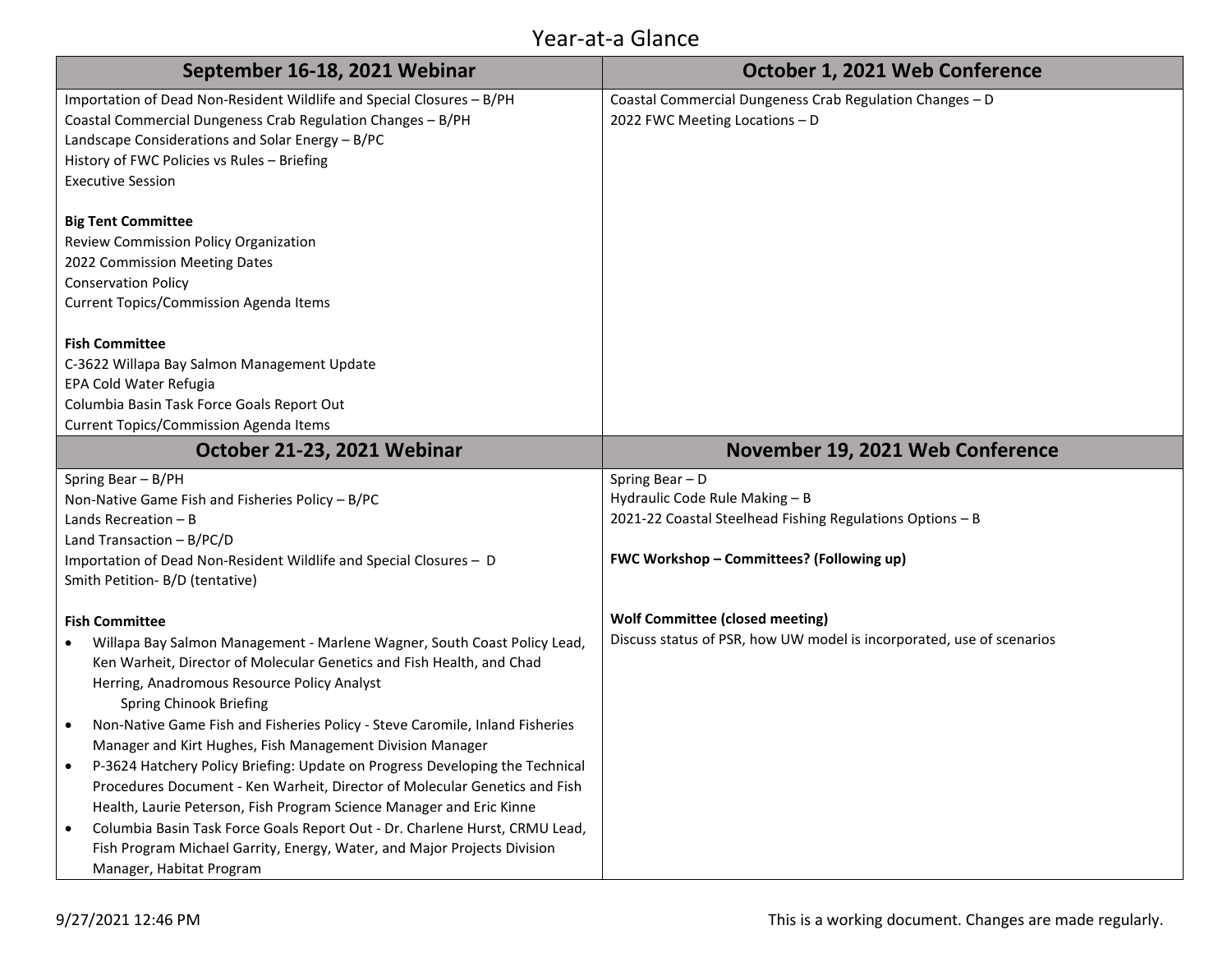| <b>Big Tent Committee</b>                                                      |                                               |
|--------------------------------------------------------------------------------|-----------------------------------------------|
| <b>Conservation Road Map</b>                                                   |                                               |
| <b>Draft Conservation Policy</b>                                               |                                               |
| <b>Commission Policy Organization</b>                                          |                                               |
|                                                                                |                                               |
| <b>Wolf Committee</b>                                                          |                                               |
| PSR/Model (UW) - B                                                             |                                               |
| <b>Wildlife Committee</b>                                                      |                                               |
| Science in WL Mgmt. (population information for game species; non-game species |                                               |
| population data) - Donny, Anis, Tim Quinn, Ken Warheit                         |                                               |
|                                                                                |                                               |
| December 2-4, 2021 Webinar                                                     | January 2022                                  |
| Strategic Engagement Plan - B                                                  | <b>Special Wildlife Committee (2-4 hours)</b> |
| Vice Chair/Chair Elections                                                     | Results of Cougar Safety Science Review Panel |
| Non-Native Game Fish and Fisheries Policy - D                                  |                                               |
| Hydraulic Code Rule Making - D                                                 |                                               |
| Columbia River Policy 3630 Implementation Report - B                           | <b>Fish Committee</b>                         |
| <b>Big Tent Committee</b>                                                      | Commercial Guide Logbook Program Briefing     |
| Strategic plan update                                                          |                                               |
| <b>Draft Conservation Policy</b>                                               |                                               |
| <b>Commission Policy Organization Discussion Continued</b>                     |                                               |
|                                                                                |                                               |
| <b>Wolf Committee</b>                                                          |                                               |
| Discussion on draft PSR out for public review (Recommendation on PSR likely in |                                               |
| April 2022, Decision May 2022) (Subject to change depending on UW)             |                                               |
|                                                                                |                                               |
| <b>Fish Committee</b>                                                          |                                               |
| Non-Native Game Fish and Fisheries Policy                                      |                                               |
| Pound Net Briefing                                                             |                                               |
| January 2022                                                                   | <b>February 2022</b>                          |
| Results of Cougar Safety Science Review Panel - B (Workshop not FWC)           | Commercial shellfish rules - (D)              |
| Commercial Shellfish Rules - B/PH                                              | White Pelican - Downlisting - D               |
| Brown Pelican (Maintain) - B/PH/D                                              | Wolf Rulemaking - B/PH                        |
| White Pelican - Downlisting - B/PH                                             |                                               |
| Forest Health Project Approval Request - B/D                                   |                                               |
|                                                                                |                                               |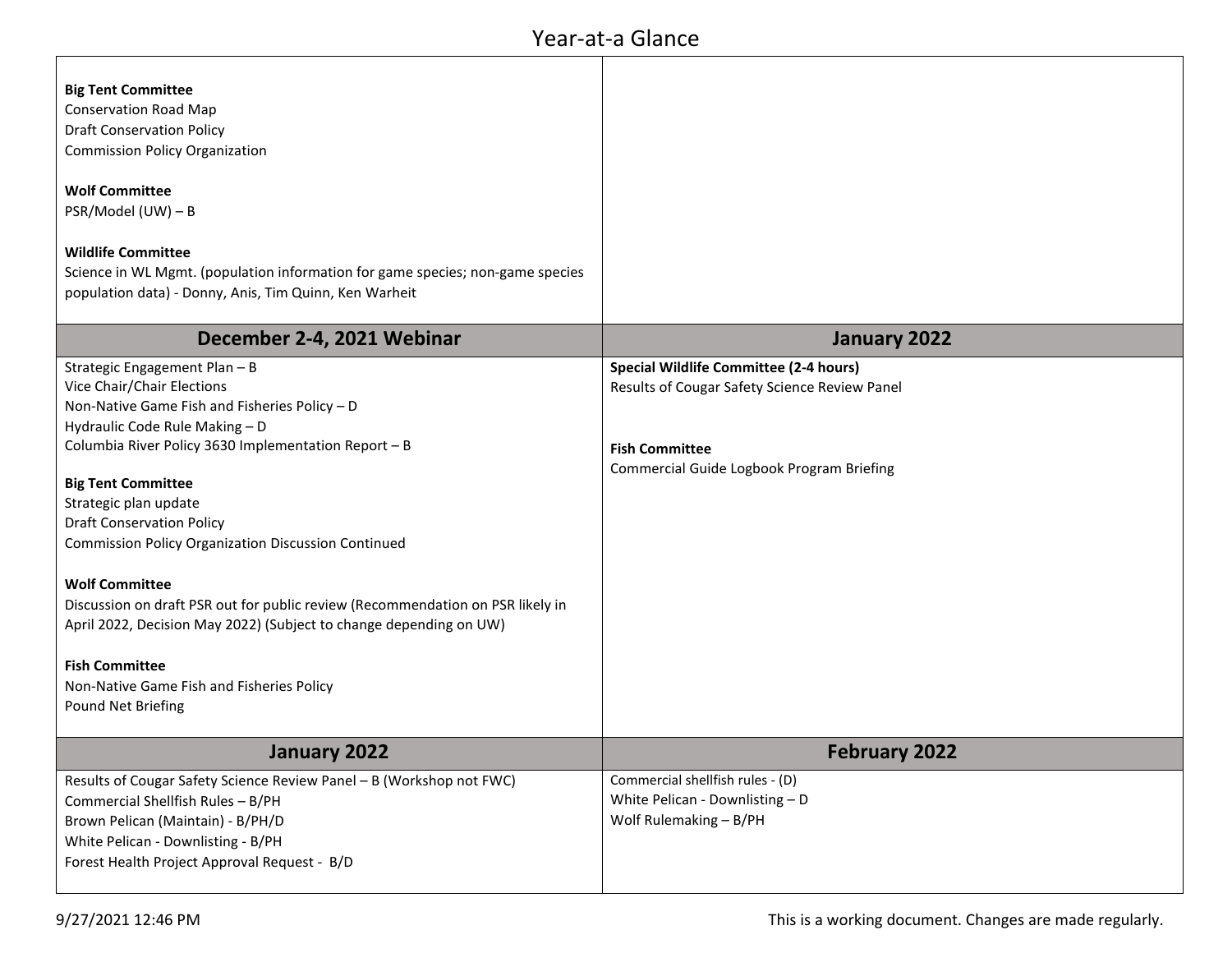| <b>Fish Committee</b>                                                      |                          |
|----------------------------------------------------------------------------|--------------------------|
| Commercial shellfish rules                                                 |                          |
|                                                                            |                          |
|                                                                            |                          |
|                                                                            |                          |
| <b>February 2022</b>                                                       | <b>March 2022</b>        |
| Pinto Abalone Recovery Plan - B (Hank Carson, Chris Eardley, Aaron Dufault | Wolf Rulemaking - D      |
|                                                                            | Season Setting B/PH      |
|                                                                            |                          |
|                                                                            |                          |
| <b>April 2022</b>                                                          | <b>May 2022</b>          |
| Policy C-3634 Implementation Report - B                                    |                          |
| Season Setting D                                                           |                          |
|                                                                            |                          |
|                                                                            |                          |
| <b>June 2022</b>                                                           | <b>July 2022</b>         |
| Western Snowy Plover - B/PH                                                | Western Snowy Plover - D |
| Common Loon Maintain (PSR) - B/PH/D                                        |                          |
|                                                                            |                          |
|                                                                            |                          |
|                                                                            |                          |
| August 2020                                                                | August 2020              |
| Southern Resident Killer Whale PSR - B/PH                                  |                          |
|                                                                            |                          |
| September 2022                                                             | October 2022             |
|                                                                            |                          |
| Southern Resident Killer Whale PSR - D                                     |                          |
|                                                                            |                          |
| October 2022                                                               | <b>November 2022</b>     |
|                                                                            |                          |
|                                                                            |                          |
| December 2022                                                              |                          |
|                                                                            |                          |
|                                                                            |                          |
| <b>Items TBD:</b>                                                          |                          |
| Willapa Blue Sheet                                                         |                          |
| Quicksilver Portfolio (Next steps)                                         |                          |
| PSR-Bald Eagle, Peregrine Falcon (both maintain)                           |                          |
|                                                                            |                          |
| Hatchery Policy annual report                                              |                          |
| Columbia River Salmon Fishery Policy annual report                         |                          |
| Amendments to Aquaculture Regulations                                      |                          |
|                                                                            |                          |